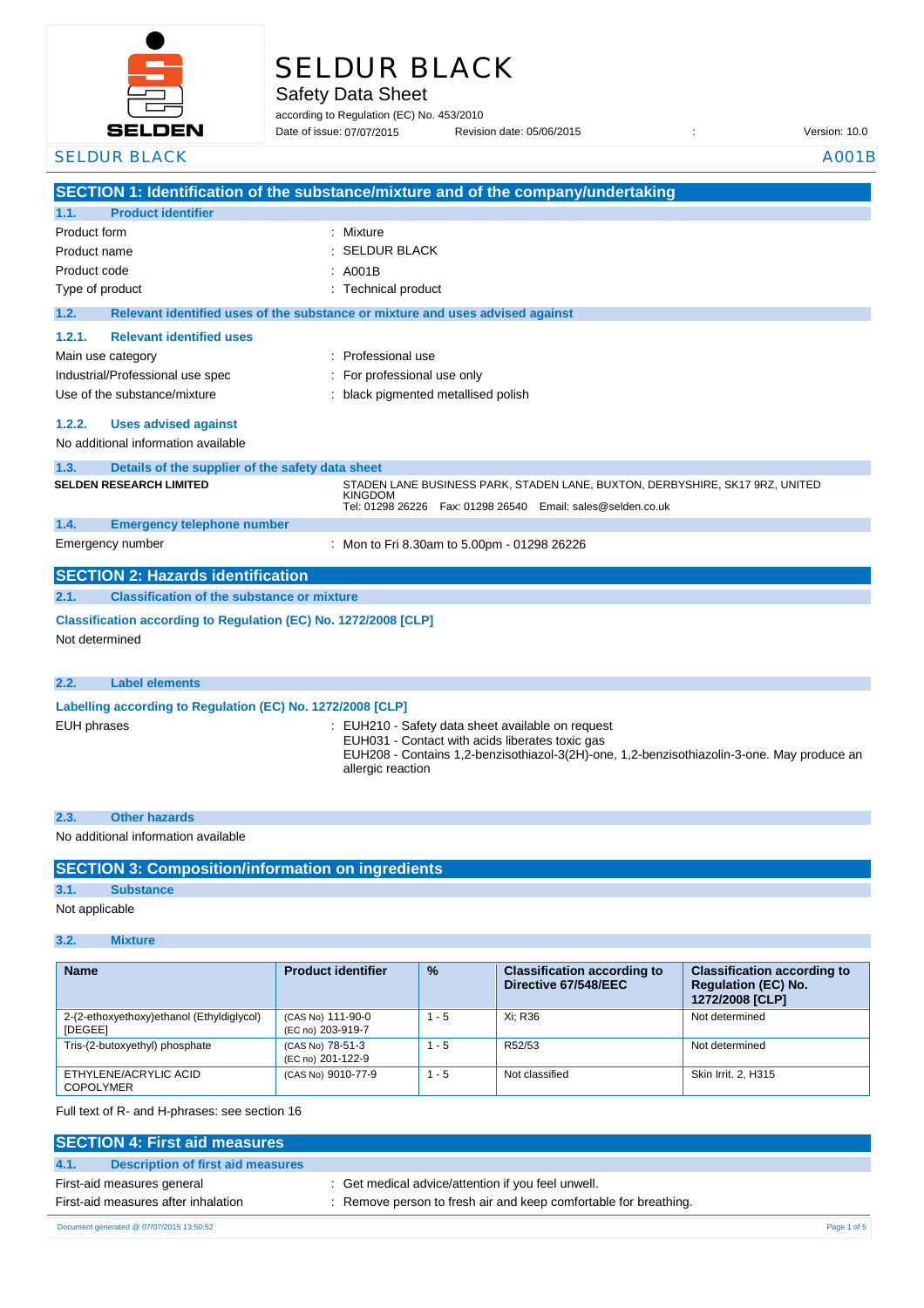| <b>SELDUR BLACK</b>                                                                                  | A001B                                                                                                                                                                                           |
|------------------------------------------------------------------------------------------------------|-------------------------------------------------------------------------------------------------------------------------------------------------------------------------------------------------|
| <b>Safety Data Sheet</b><br>according to Regulation (EC) No. 453/2010                                |                                                                                                                                                                                                 |
| First-aid measures after skin contact                                                                | : Wash with plenty of soap and water.                                                                                                                                                           |
| First-aid measures after eye contact                                                                 | : IF IN EYES: Rinse cautiously with water for several minutes. Remove contact lenses, if present<br>and easy to do. Continue rinsing. If eye irritation persists: Get medical advice/attention. |
| First-aid measures after ingestion                                                                   | : Give nothing or a little water to drink. Get medical advice/attention if you feel unwell.                                                                                                     |
| 4.2.<br>Most important symptoms and effects, both acute and delayed                                  |                                                                                                                                                                                                 |
| Symptoms/injuries after inhalation                                                                   | : May cause respiratory irritation.                                                                                                                                                             |
| Symptoms/injuries after skin contact                                                                 | Repeated exposure may cause skin dryness or cracking.                                                                                                                                           |
| Symptoms/injuries after eye contact                                                                  | : Causes eye irritation.                                                                                                                                                                        |
| Symptoms/injuries after ingestion                                                                    | : May cause a light irritation of the linings of the mouth, throat, and gastrointestinal tract.                                                                                                 |
| 4.3.                                                                                                 | Indication of any immediate medical attention and special treatment needed                                                                                                                      |
| Treat symptomatically.                                                                               |                                                                                                                                                                                                 |
| <b>SECTION 5: Firefighting measures</b>                                                              |                                                                                                                                                                                                 |
| <b>Extinguishing media</b><br>5.1.                                                                   |                                                                                                                                                                                                 |
| Suitable extinguishing media                                                                         | : Carbon dioxide. Dry powder. Foam.                                                                                                                                                             |
| 5.2.<br>Special hazards arising from the substance or mixture<br>No additional information available |                                                                                                                                                                                                 |
| 5.3.<br><b>Advice for firefighters</b>                                                               |                                                                                                                                                                                                 |
| No additional information available                                                                  |                                                                                                                                                                                                 |
| <b>SECTION 6: Accidental release measures</b>                                                        |                                                                                                                                                                                                 |
| 6.1.                                                                                                 | Personal precautions, protective equipment and emergency procedures                                                                                                                             |
|                                                                                                      |                                                                                                                                                                                                 |
| 6.1.1.<br>For non-emergency personnel                                                                |                                                                                                                                                                                                 |
| Emergency procedures                                                                                 | : Evacuate unnecessary personnel.                                                                                                                                                               |
| 6.1.2.<br>For emergency responders                                                                   |                                                                                                                                                                                                 |
| Protective equipment                                                                                 | : Use personal protective equipment as required.                                                                                                                                                |
| 6.2.<br><b>Environmental precautions</b>                                                             |                                                                                                                                                                                                 |
| Avoid release to the environment.                                                                    |                                                                                                                                                                                                 |
| Methods and material for containment and cleaning up<br>6.3.                                         |                                                                                                                                                                                                 |
| For containment                                                                                      |                                                                                                                                                                                                 |
| Methods for cleaning up                                                                              | : Collect spillage.<br>: Soak up spills with inert solids, such as clay or diatomaceous earth as soon as possible.                                                                              |
|                                                                                                      |                                                                                                                                                                                                 |
| 6.4.<br><b>Reference to other sections</b>                                                           |                                                                                                                                                                                                 |
|                                                                                                      | For further information refer to section 8: "Exposure controls/personal protection". For further information refer to section 13.                                                               |
| <b>SECTION 7: Handling and storage</b>                                                               |                                                                                                                                                                                                 |
| <b>Precautions for safe handling</b><br>7.1.                                                         |                                                                                                                                                                                                 |
| Precautions for safe handling                                                                        | : Avoid contact with eyes.                                                                                                                                                                      |
| Hygiene measures                                                                                     | : Do not eat, drink or smoke when using this product.                                                                                                                                           |
| 7.2.<br>Conditions for safe storage, including any incompatibilities                                 |                                                                                                                                                                                                 |
| Technical measures                                                                                   | : Does not require any specific or particular technical measures.                                                                                                                               |
| Storage conditions                                                                                   | Keep container closed when not in use.                                                                                                                                                          |
| Incompatible products                                                                                | Oxidizing agent. Strong acids. Strong bases.                                                                                                                                                    |
| Special rules on packaging                                                                           | : Keep only in original container.                                                                                                                                                              |
| 7.3.<br><b>Specific end use(s)</b>                                                                   |                                                                                                                                                                                                 |
| No additional information available                                                                  |                                                                                                                                                                                                 |
|                                                                                                      |                                                                                                                                                                                                 |
| <b>SECTION 8: Exposure controls/personal protection</b>                                              |                                                                                                                                                                                                 |
| <b>Control parameters</b><br>8.1.                                                                    |                                                                                                                                                                                                 |

No additional information available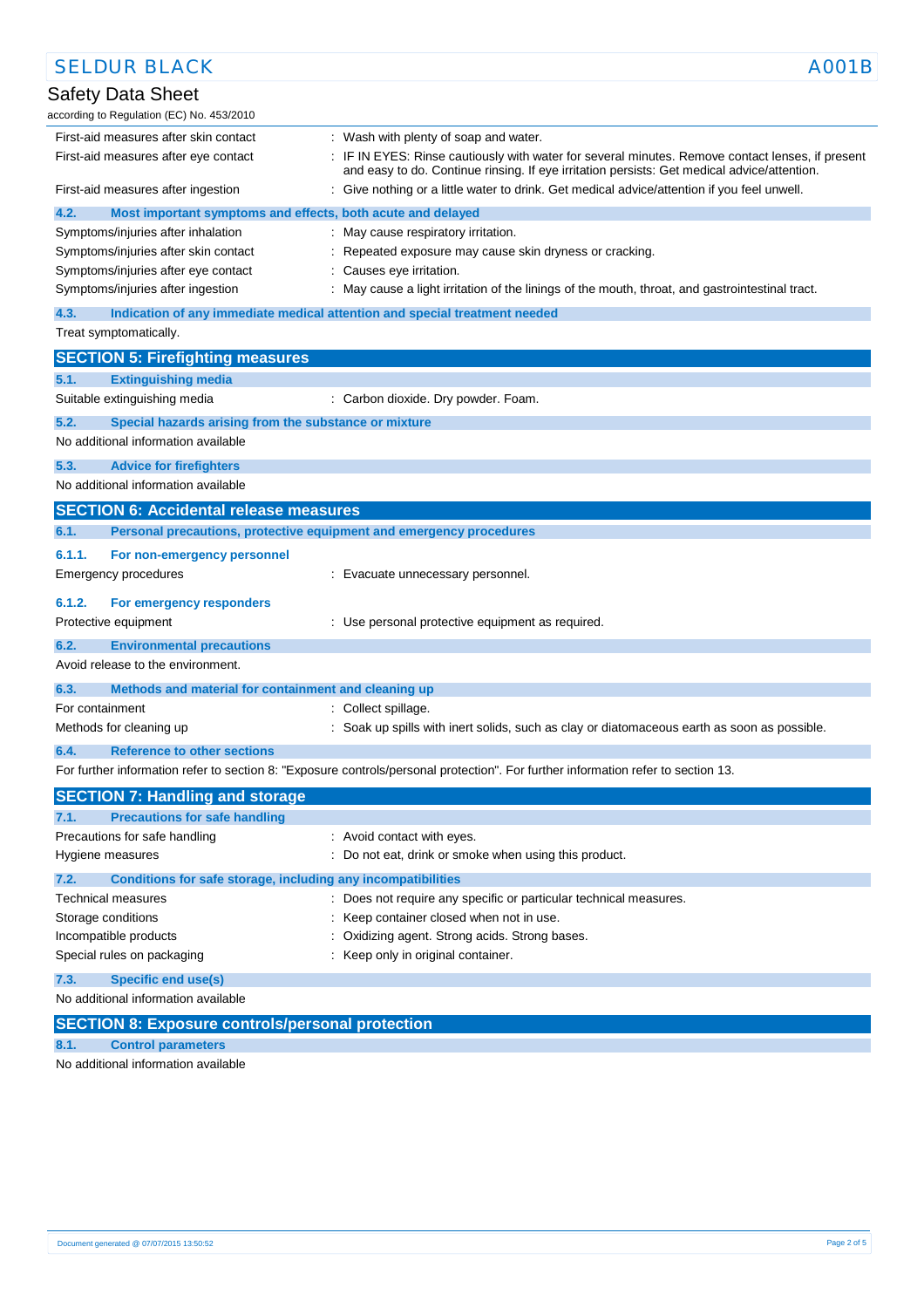| <b>SELDUR BLACK</b>                                            |                                                        | A001B |
|----------------------------------------------------------------|--------------------------------------------------------|-------|
| Safety Data Sheet<br>according to Regulation (EC) No. 453/2010 |                                                        |       |
| 8.2.<br><b>Exposure controls</b>                               |                                                        |       |
| Materials for protective clothing                              | : Not required for normal conditions of use            |       |
| Hand protection                                                | : In case of repeated or prolonged contact wear gloves |       |
| Eye protection                                                 | : Not required for normal conditions of use            |       |
| Skin and body protection                                       | : Not required for normal conditions of use            |       |
| Respiratory protection                                         | : Not required for normal conditions of use            |       |

| <b>SECTION 9: Physical and chemical properties</b>            |                     |
|---------------------------------------------------------------|---------------------|
| 9.1.<br>Information on basic physical and chemical properties |                     |
| Physical state                                                | : Liquid            |
| Appearance                                                    | : Mobile liquid.    |
| Colour                                                        | : Black.            |
| Odour                                                         | : characteristic.   |
| Odour threshold                                               | : No data available |
| pH                                                            | $\therefore$ 8      |
| Relative evaporation rate (butylacetate=1)                    | : No data available |
| Melting point                                                 | : No data available |
| Freezing point                                                | : No data available |
| Boiling point                                                 | : No data available |
| Flash point                                                   | : No data available |
| Auto-ignition temperature                                     | : No data available |
| Decomposition temperature                                     | : No data available |
| Flammability (solid, gas)                                     | : No data available |
| Vapour pressure                                               | : No data available |
| Relative vapour density at 20 °C                              | : No data available |
| Relative density                                              | : 1,03              |
| Solubility                                                    | : No data available |
| Log Pow                                                       | : No data available |
| Viscosity, kinematic                                          | : No data available |
| Viscosity, dynamic                                            | : No data available |
| <b>Explosive properties</b>                                   | : No data available |

### **9.2. Other information**

No additional information available

Oxidising properties **in the contract of the Contract August** 2011 : No data available Explosive limits **Explosive Limits Explosive Limits Explosive Limits Explosive Limits EXPLOSIVE 2018** 

|       | <b>SECTION 10: Stability and reactivity</b> |
|-------|---------------------------------------------|
| 10.1. | <b>Reactivity</b>                           |
|       | No additional information available         |
| 10.2. | <b>Chemical stability</b>                   |
|       | Stable under normal conditions.             |
| 10.3. | <b>Possibility of hazardous reactions</b>   |
|       | No additional information available         |
| 10.4. | <b>Conditions to avoid</b>                  |
|       | No additional information available         |
| 10.5. | <b>Incompatible materials</b>               |
|       | No additional information available         |
| 10.6. | <b>Hazardous decomposition products</b>     |
|       | No additional information available         |
|       |                                             |

| <b>SECTION 11: Toxicological information</b> |                                      |  |                  |  |
|----------------------------------------------|--------------------------------------|--|------------------|--|
| 11.1.                                        | Information on toxicological effects |  |                  |  |
| Acute toxicity                               |                                      |  | : Not classified |  |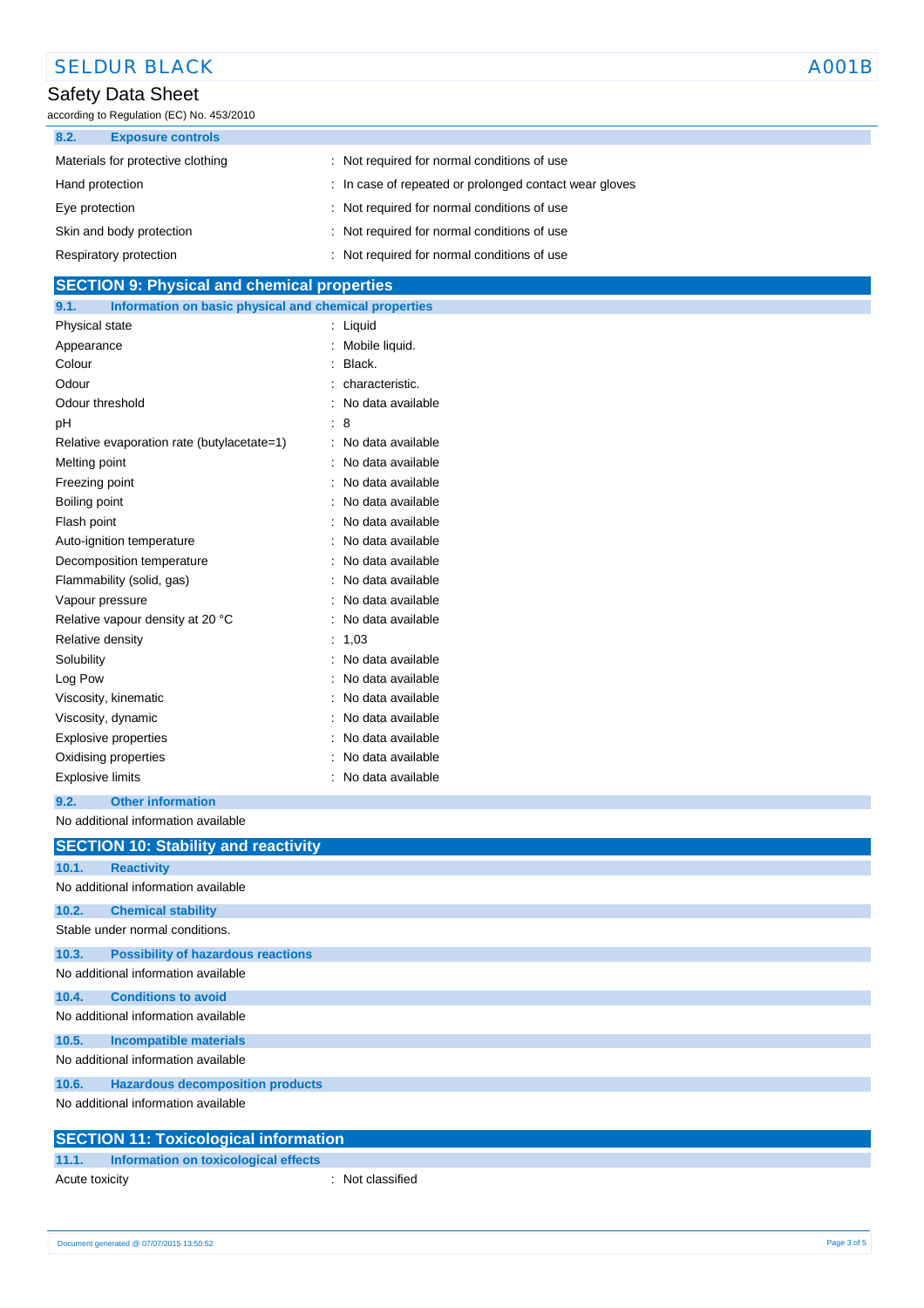# Safety Data Sheet

according to Regulation (EC) No. 453/2010

| Skin corrosion/irritation                             |  | $\therefore$ Not classified |
|-------------------------------------------------------|--|-----------------------------|
|                                                       |  | pH: 8                       |
| Serious eye damage/irritation                         |  | : Not classified            |
|                                                       |  | pH: 8                       |
| Respiratory or skin sensitisation                     |  | $\therefore$ Not classified |
| Germ cell mutagenicity                                |  | : Not classified            |
| Carcinogenicity                                       |  | $\therefore$ Not classified |
| Reproductive toxicity                                 |  | $\therefore$ Not classified |
| Specific target organ toxicity (single exposure)      |  | : Not classified            |
| Specific target organ toxicity (repeated<br>exposure) |  | : Not classified            |
| Aspiration hazard                                     |  | Not classified              |

| <b>SECTION 12: Ecological information</b>          |                        |  |
|----------------------------------------------------|------------------------|--|
| 12.1.<br><b>Toxicity</b>                           |                        |  |
| Tris-(2-butoxyethyl) phosphate (78-51-3)           |                        |  |
| LC50 fishes 1                                      | 24 mg/l                |  |
| EC50 other aquatic organisms 1                     | 75 mg/l                |  |
| EC50 other aquatic organisms 2                     | IC50 algea (72 h) mg/l |  |
|                                                    |                        |  |
| 12.2.<br><b>Persistence and degradability</b>      |                        |  |
| No additional information available                |                        |  |
| 12.3.<br><b>Bioaccumulative potential</b>          |                        |  |
| Tris-(2-butoxyethyl) phosphate (78-51-3)           |                        |  |
| Log Pow                                            | 3,75                   |  |
| <b>Mobility in soil</b><br>12.4.                   |                        |  |
| No additional information available                |                        |  |
| 12.5.<br><b>Results of PBT and vPvB assessment</b> |                        |  |
| No additional information available                |                        |  |
| <b>Other adverse effects</b><br>12.6.              |                        |  |
| No additional information available                |                        |  |
| <b>SECTION 13: Disposal considerations</b>         |                        |  |
| 13.1.<br><b>Waste treatment methods</b>            |                        |  |
| No additional information available                |                        |  |
| <b>SECTION 14: Transport information</b>           |                        |  |
| In accordance with ADR / RID / IMDG / IATA / ADN   |                        |  |
| <b>UN number</b><br>14.1.                          |                        |  |
| Not regulated for transport                        |                        |  |
| <b>UN proper shipping name</b><br>14.2.            |                        |  |
| Proper Shipping Name (ADR)<br>t.                   | Not applicable         |  |
| Proper Shipping Name (IMDG)<br>÷                   | Not applicable         |  |
| Proper Shipping Name (IATA)                        | : Not applicable       |  |
| 14.3.<br><b>Transport hazard class(es)</b>         |                        |  |
| ADR                                                |                        |  |
| Transport hazard class(es) (ADR)                   | : Not applicable       |  |
| IMDG.                                              |                        |  |
| Transport hazard class(es) (IMDG)                  | : Not applicable       |  |
|                                                    |                        |  |
| <b>IATA</b>                                        |                        |  |
| Transport hazard class(es) (IATA)                  | : Not applicable       |  |
|                                                    |                        |  |
| 14.4.<br><b>Packing group</b>                      |                        |  |
| Packing group (ADR)                                | Not applicable         |  |